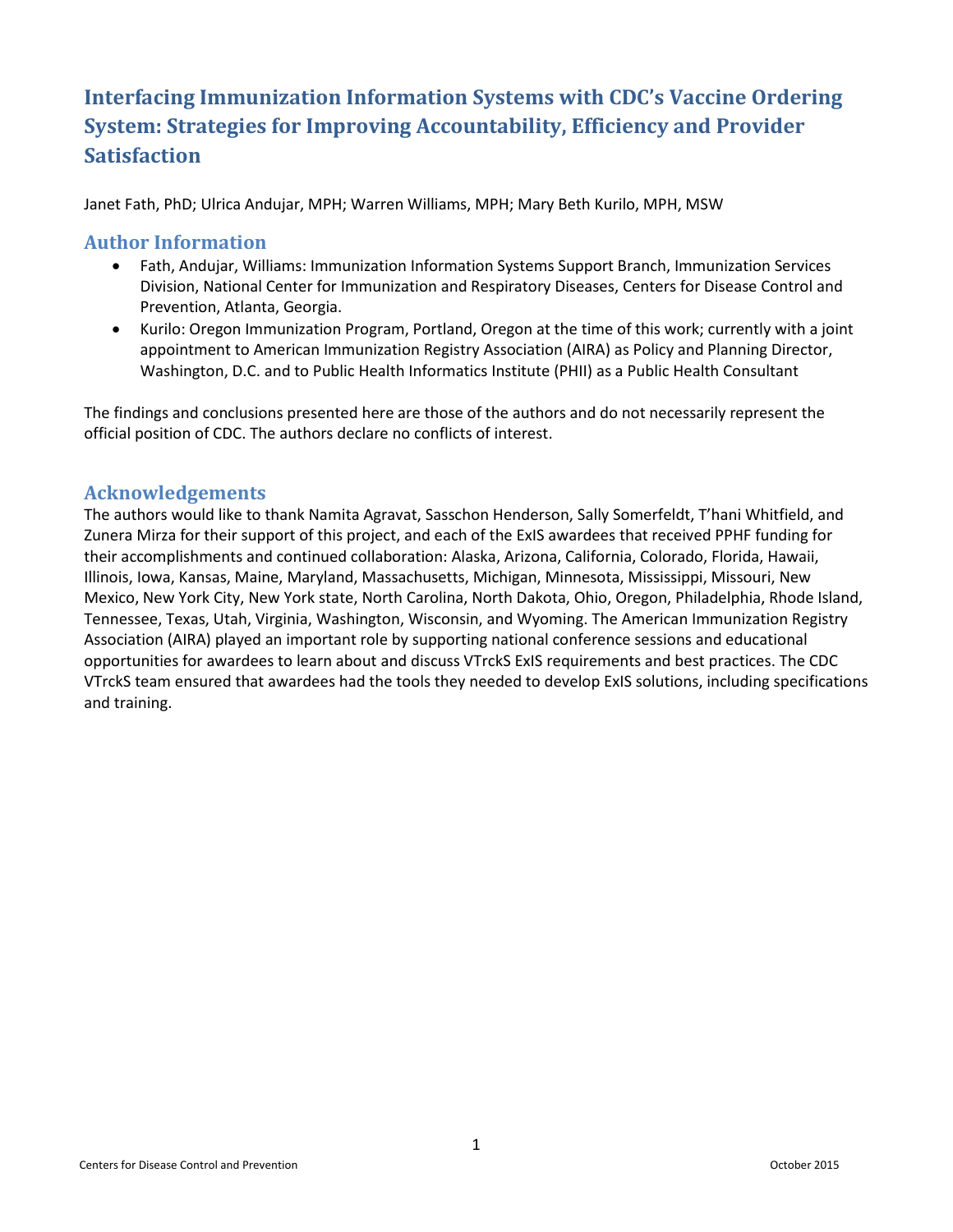# **Introduction**

Immunization information systems (IIS) are confidential, population-based, computerized databases that record all immunization doses administered by participating providers to persons residing within a given geopolitical area<sup>1</sup>. Increased focus on accountability of publicly funded vaccine<sup>2</sup> and transition to the Vaccine Tracking System (VTrckS), CDC's new national vaccine ordering and inventory management system for publicly purchased vaccine, have led state and local health departments to enhance their IIS to improve accountability and increase efficiency.

By May 2013, all 64 federally funded immunization programs (known as awardees) transitioned from a legacy system called Vaccine Management System (VACMAN) to VTrckS. VTrckS is a component of the CDC Vaccine Management Business Improvement Project. As they transitioned to VTrckS, 47 of the awardees used their IIS or an external information system to collect data before sending to VTrckS, and interfaced or took steps to interface their IIS with VTrckS.

The 47 awardees represent 92% (over 39,000) of the Vaccines for Children (VFC) provider sites (CDC, unpublished data, 2013). These awardees built on existing infrastructure and relationships with vaccine providers, who already used the IIS to record vaccine administrations. *Provider sites* in these jurisdictions interact with a single system – the IIS – to document vaccine administrations, track inventory, and order vaccine. *Vaccine program staff* in these jurisdictions review provider on-hand inventory and approve provider vaccine orders in the IIS; they then log on to VTrckS to upload order and inventory data. Using this approach, awardees leverage VTrckS' powerful back end vaccine ordering capabilities while maintaining control over communications and IIS functions providers can access. In addition, a number of awardees are able to decrement vaccine inventory quantities in the IIS based on vaccine administration data sent via electronic data exchange from providers' Electronic Health Records (EHRs).

Table 1 lists the tasks performed by providers and vaccine program staff. Note that providers perform all of their tasks in the IIS, but vaccine program staff performs some tasks in the IIS and some in VTrckS.

| <b>Tasks Performed in the IIS</b>                                      | <b>Tasks Performed in VTrckS</b>         |  |  |  |  |
|------------------------------------------------------------------------|------------------------------------------|--|--|--|--|
| <b>Providers</b>                                                       |                                          |  |  |  |  |
| Update contact information<br>$\bullet$                                |                                          |  |  |  |  |
| Record inventory on hand<br>$\bullet$                                  |                                          |  |  |  |  |
| Order vaccine<br>$\bullet$                                             |                                          |  |  |  |  |
| <b>Vaccine Program Staff</b>                                           |                                          |  |  |  |  |
| Approve orders<br>$\bullet$                                            | Manage rejected orders<br>$\bullet$      |  |  |  |  |
| Export provider master data, inventory, and/or order data<br>$\bullet$ | Upload data files<br>$\bullet$           |  |  |  |  |
| files                                                                  |                                          |  |  |  |  |
| Upload shipment data files<br>$\bullet$                                | Export shipment data<br>٠                |  |  |  |  |
| <b>Upload Federal Vaccines List</b><br>$\bullet$                       | <b>Export Federal Vaccines List</b><br>٠ |  |  |  |  |

#### **Table 1. Tasks Performed in the IIS and VTrckS.**

Figure 1 depicts the data collected in the IIS and uploaded to VTrckS, as well as the data available in VTrckS that can be uploaded to the IIS. At a minimum, ExIS awardees upload inventory and order data to VTrckS. Additional interfaces allow providers to enter and update their contact information (i.e., information needed to ensure that orders are delivered to the correct address and person during business hours), allow for inventory to be prepopulated based on vaccine shipments, and ensure that the list of vaccines that can be ordered in the IIS matches the vaccines on CDC's Federal Vaccines List. Although awardees implemented a wide range of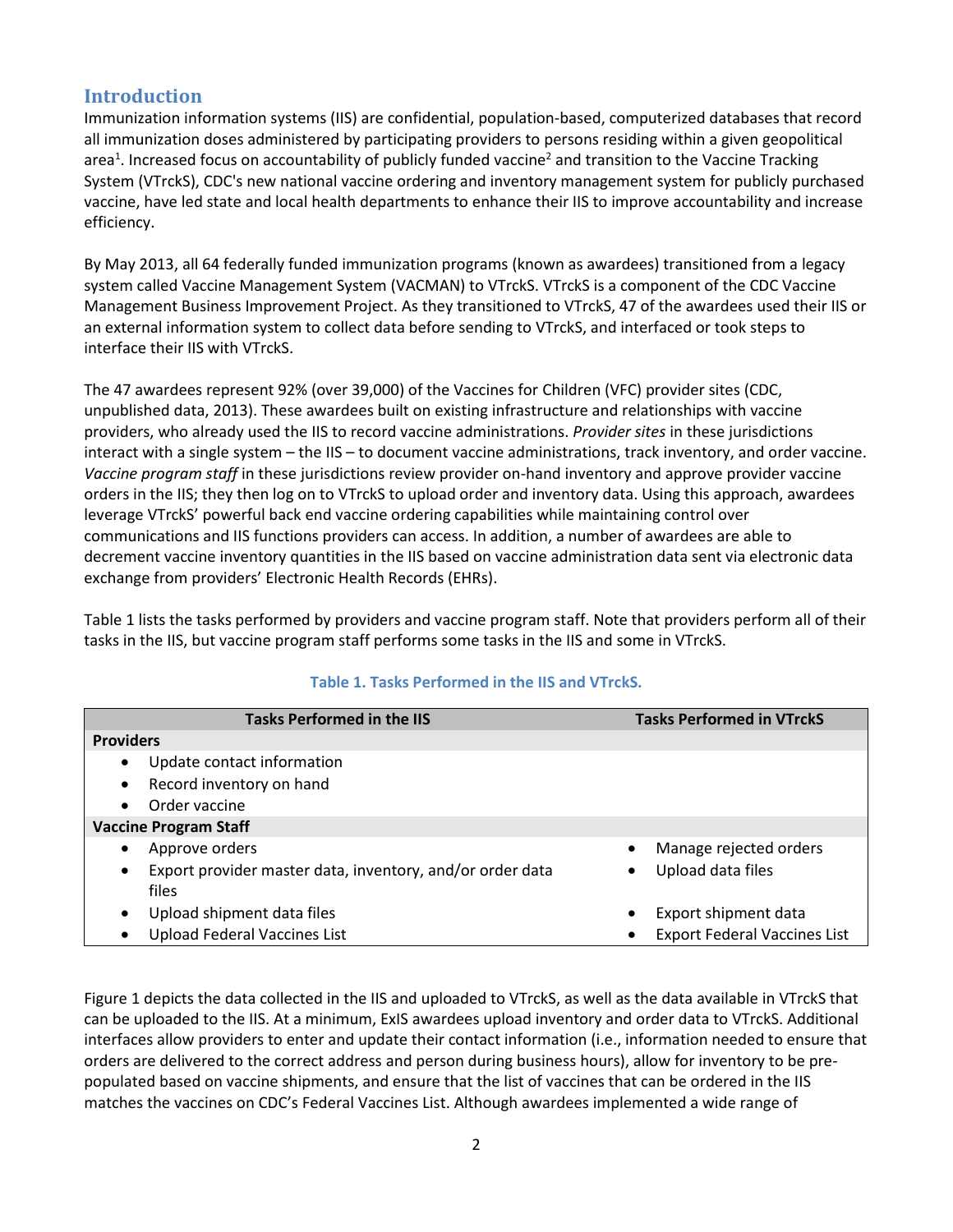improvements in support of vaccine ordering and inventory tracking, every ExIS awardee's IIS must conform to published specifications for the upload and download interfaces.



**Figure 1. VTrckS Upload and Download Interfaces.** 

The objective of this paper is to list improvements awardees made to their IIS to support vaccine ordering and inventory tracking and the associated awardee-reported impacts. Results of this effort will be used to inform awardees of additional improvements, and as input to a plan for measuring the public health impact of the improvements to inform future investment decisions.

### **Methods**

In 2011 and 2012, a total of 32 awardees received Prevention and Public Health Fund (PPHF) resources to enhance their IIS to exchange vaccine ordering and inventory data with VTrckS. Some awardees planned to build or enhance related functions such as online provider enrollment, inventory decrementing using data from EHRs, and provider inventory reconciliation.

Data were derived from:

- 1. Monthly written reports between PPHF awardees and CDC project monitors
- 2. A one-hour recorded demonstration of vaccine ordering, inventory tracking, and related functions conducted with each PPHF awardee near project completion
- 3. A monthly call for all awardees to discuss accomplishments and obstacles

CDC project monitors routinely noted "success stories" and other project status information. Success stories were statements made by awardees that tied a change in the IIS or supporting processes to a public health impact. For example, "Inventory pre-populated from VTrckS shipment data ensure that tracking inventory is easier and less error prone." PPHF project demonstrations were conducted through a web conferencing program and were a primary resource for identifying and cataloging improvements and summarized project impacts. This project was determined to be public health – non-research, and was thus exempt from Institutional Review Board approval

### **Factors Affecting Design, Development, and Deployment of the ExIS Solution**

Awardees linked perceived increases in accountability, efficiency and provider satisfaction to emphasis on accountability, efficiency, and usability during design, development, and deployment of their ordering and inventory solution. Each awardee's approach was additionally influenced by the intended end users of the solution, local laws, policies, and budget. In general, however, awardees reported improved accountability when they added checks and balances to inventory and ordering processes. They reported improved efficiency when they simplified or automated processes and empowered vaccine program staff to take on tasks previously performed by technical development staff. Awardees reported higher provider satisfaction when users had needed information for each task and when the system design prevented errors.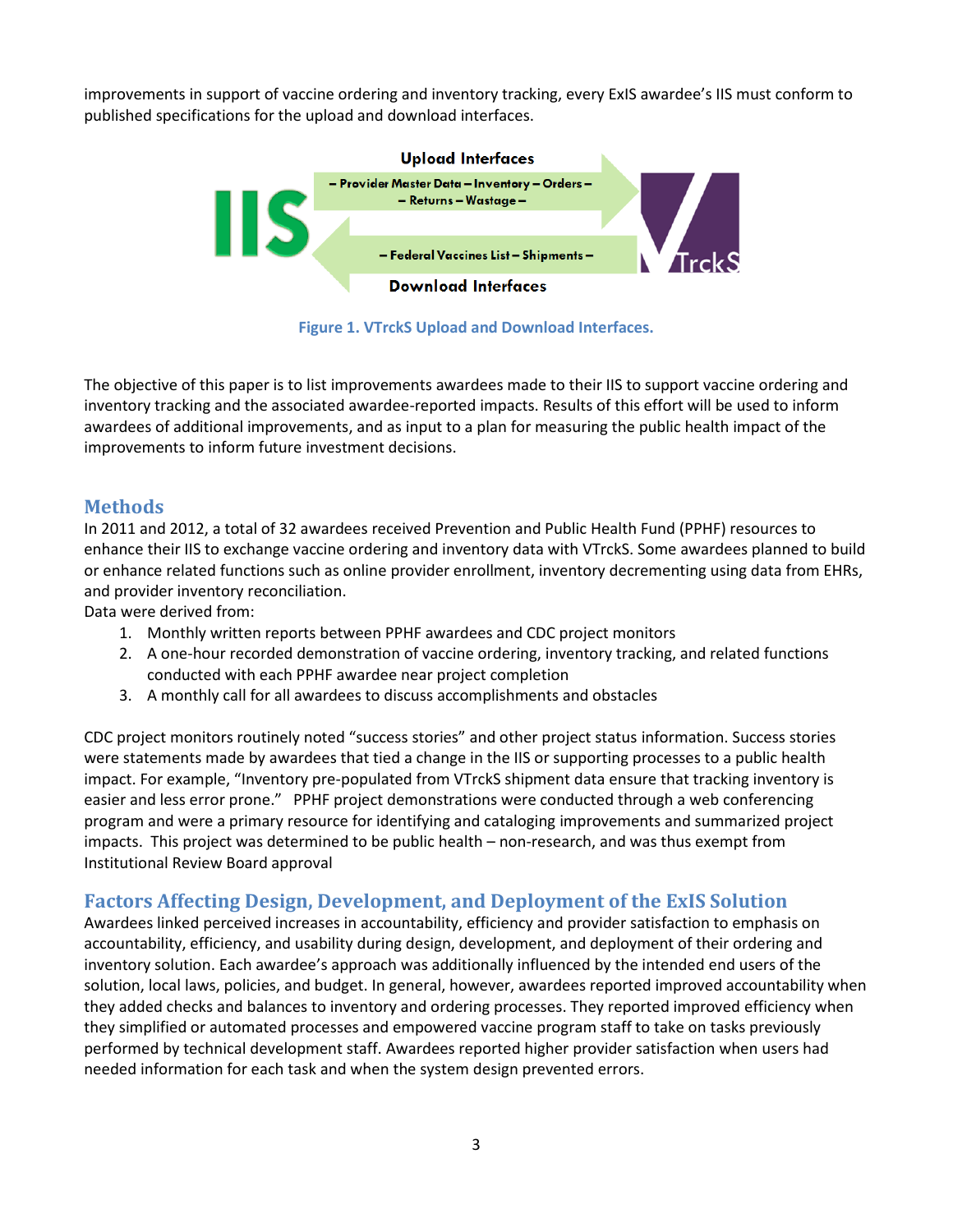Not every awardee implemented all accountability, efficiency, and usability features discussed in the remainder of this section. As awardees plan enhancements to their ExIS solutions, they should consider the possible benefits of implementing all features described.

#### **Accountability**

 $\bullet$ 

Awardees strove to ensure that all parties concerned comply with vaccine program policies and can demonstrate compliance. One accountability strategy awardees employed was to build checks and balances into the IIS to give better insight into inventory management and ordering practices in provider offices. Providers were required to verify shipping information, submit supporting documentation with each order, and validate vaccine deliveries against shipment data in the IIS. As part of their review of each order, vaccine program staff were required to review supporting documentation. To promote accountability, vaccine program staff were also supplied with new reports and data quality tools.

Some of the checks and balances awardees incorporated into the ordering and receiving processes included:

- **Require providers to verify shipping information and submit supporting documentation with each order:** 
	- o **Verify shipping information**  Providers must verify shipping address and hours of operation before they are allowed to submit an order to ensure that the vaccine can be delivered appropriately.
	- o **Submit inventory on hand** Providers must submit National Drug Codes (NDC, a universal product identifier for drugs<sup>3</sup>) and lot number for doses administered as well as lost, borrowed, and wasted vaccine. Having more than one or two lots of any NDC on hand at a given time might indicate that the provider is not rotating stock in the refrigerator properly. For example, if a provider finds five different lots in their refrigerator for the same NDC, they can take steps to reduce the number of lots for that vaccine to one or two. Providers that report vaccine administrations electronically through data exchange with an EHR must reconcile data on doses administered with the count of inventory on hand before submitting their inventory counts.
	- o **Submit temperature logs –** Some awardees require that providers submit temperature logs with orders by e-mail, fax, and/or through data loggers. The IIS for these awardees does not permit providers to order without the required temperature logs.
- $\bullet$ **Require providers to validate vaccine shipments –** Providers must verify online that temperatures of shipped vaccine are within acceptable ranges before accepting the vaccine as inventory in the IIS. Providers may need to adjust quantities of on-hand inventory recorded in the IIS to reflect amounts actually received. If there are discrepancies, vaccine program staff are notified either by the provider or automatically through the IIS and may take action as needed.
- $\bullet$ **Require vaccine program staff to review supporting documentation before approving an order –** Online tools give staff the information they need to make good decisions. This step involves more work for staff, but helps them to identify issues they might otherwise have missed. For instance, staff can tell if a provider submitted the same inventory two months in a row and can work with the provider to correct the problem. Some IIS also capture returns (vaccines in their original package that can be returned to CDC's centralized distributor for Federal Excise Tax credit<sup>4</sup>) and wastage for a more complete accounting of inventory. Damaged vaccines, vaccine in partially used multi-dose vials (which cannot be visually quantified), and vaccine from a unit dose vial that was drawn up into a syringe, are characterized as wastage<sup>4</sup>. When vaccine program staff finds issues in the supporting documentation, they can follow up with providers to correct discrepancies and prevent future problems.
- $\bullet$ **Supply staff with accountability reports –** Reports that promote accountability include a printable "Product Lot Expiration Report" that assists provider staff in proper stock rotation and a "Vaccine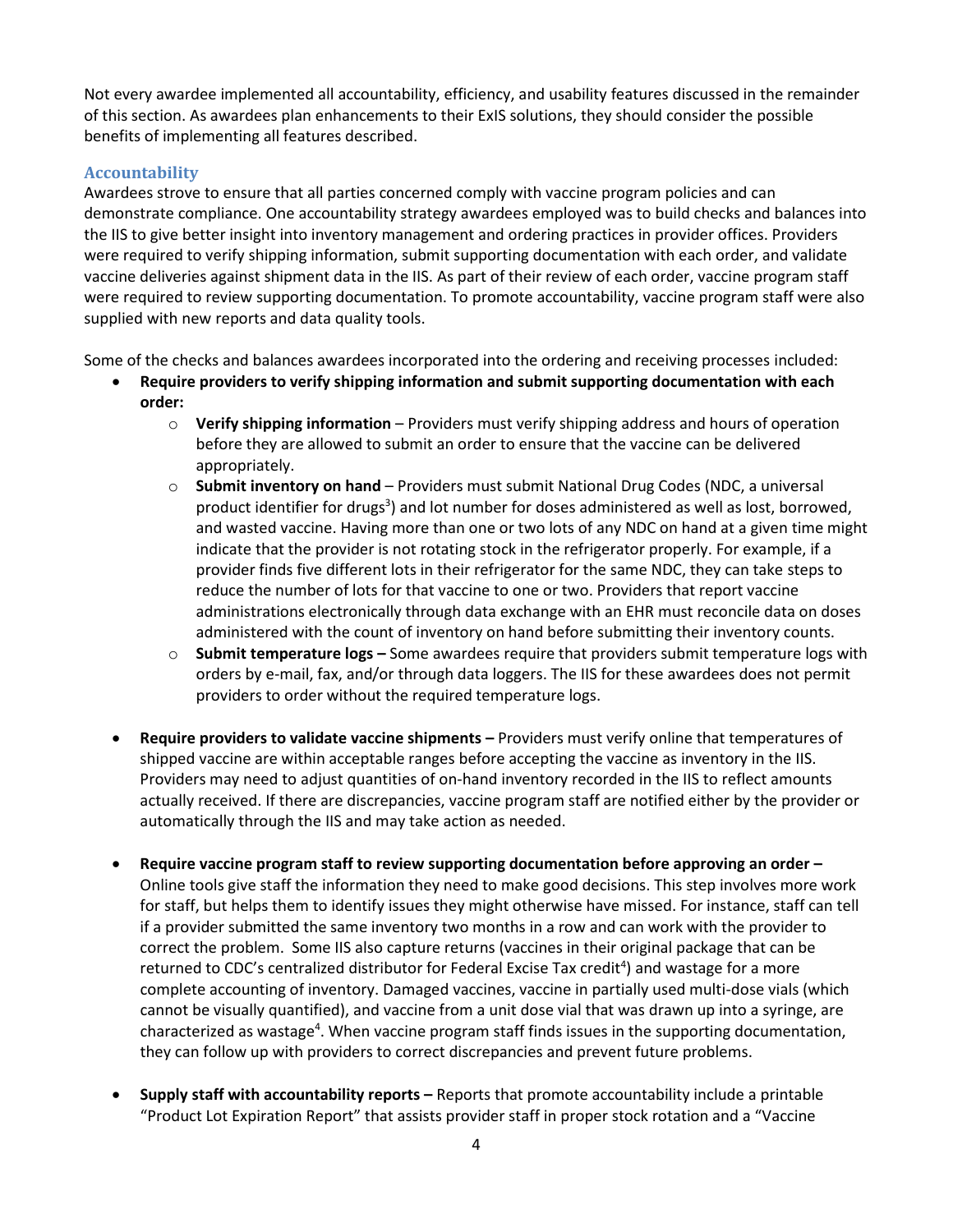Accountability" report to view doses administered (total and by age group), doses lost/expired, doses received, doses transferred, and accountability percent for each vaccine. A building block for improved vaccine accountability reporting is the shift to tracking dose level eligibility, the best practice specified in the 2013-2017 IIS functional standards<sup>5</sup>, rather than tracking by patient level or visit level eligibility<sup>6</sup>. This new best practice makes it possible to manage inventory more accurately and to improve accountability for both publicly and privately funded vaccine.

 **Supply staff with data quality tools –** Awardees have a number of tools to improve the quality of data received through EHRs and entered manually in the IIS. Automated data processing, for instance, can help reconcile duplicate records, ambiguous IDs, and user-flagged records. Online enrollment and the ability to update contact information at any time help to ensure that provider contact information is accurate and that orders are delivered to the correct address and person during business hours. Access to real-time information helps staff find and address errors more quickly, potentially reducing their impact.

#### **Efficiency**

Two strategies awardees used to improve efficiency were to simplify and/or automate processes and to empower vaccine program staff. A major simplification for ExIS awardees was a single web-based application for providers to track inventory, order vaccine, *and* record doses administered. Many providers were already documenting doses in the IIS, as well as receiving vaccine histories and forecasts. Adding inventory tracking and vaccine ordering offered the benefit of making the IIS a "one-stop shop." Awardees also simplified and/or automated the vaccine ordering process, implemented online flu prebooking, automated recommended order quantity calculations, allowed providers to update delivery information online, and implemented online review of supporting documents such as temperature logs.

- $\bullet$ **Implement online ordering** – Although some IIS already supported aspects of online ordering, many replaced cumbersome and error-prone paper processes. Three advantages of automating the ordering process are no more lost paper forms, less time sorting through faxed or e-mailed orders, and no more need to hand write the NDC and lot numbers needed for accurate vaccine inventory tracking.
- $\bullet$ **Implement online flu prebooking** – Integrating influenza vaccine pre-booking into the online ordering process allowed providers to indicate their needs for influenza vaccine each year; supported vaccine program staff as they review and approve the requested amounts; ensures that all parties concerned can see the allocated amounts of vaccine as the influenza season progresses; and permits providers to order surplus influenza vaccine when all pre-booked amounts have been shipped.
- **Automate recommended order quantity calculations** IIS calculate a recommended order quantity for each provider based on ordering history and other factors. IIS can consistently and quickly calculate recommended order quantity, freeing vaccine program staff for more important aspects of the order review process.
- $\bullet$ **Allow providers to update provider delivery information online –** IIS allow providers to update their own data such as delivery hours and contact person changes and free vaccine program staff for other tasks.
- $\bullet$ **Implement online supporting documents review –** IIS allow submission of supporting data needed to approve new orders, including inventory on hand, doses administered, and temperature logger readings. Making supporting data easily accessible to vaccine program staff online as they review orders facilitates the process for deciding whether to approve, modify, or deny each order. Having temperature logger data available online also allows staff to see highest and lowest temperatures for comparison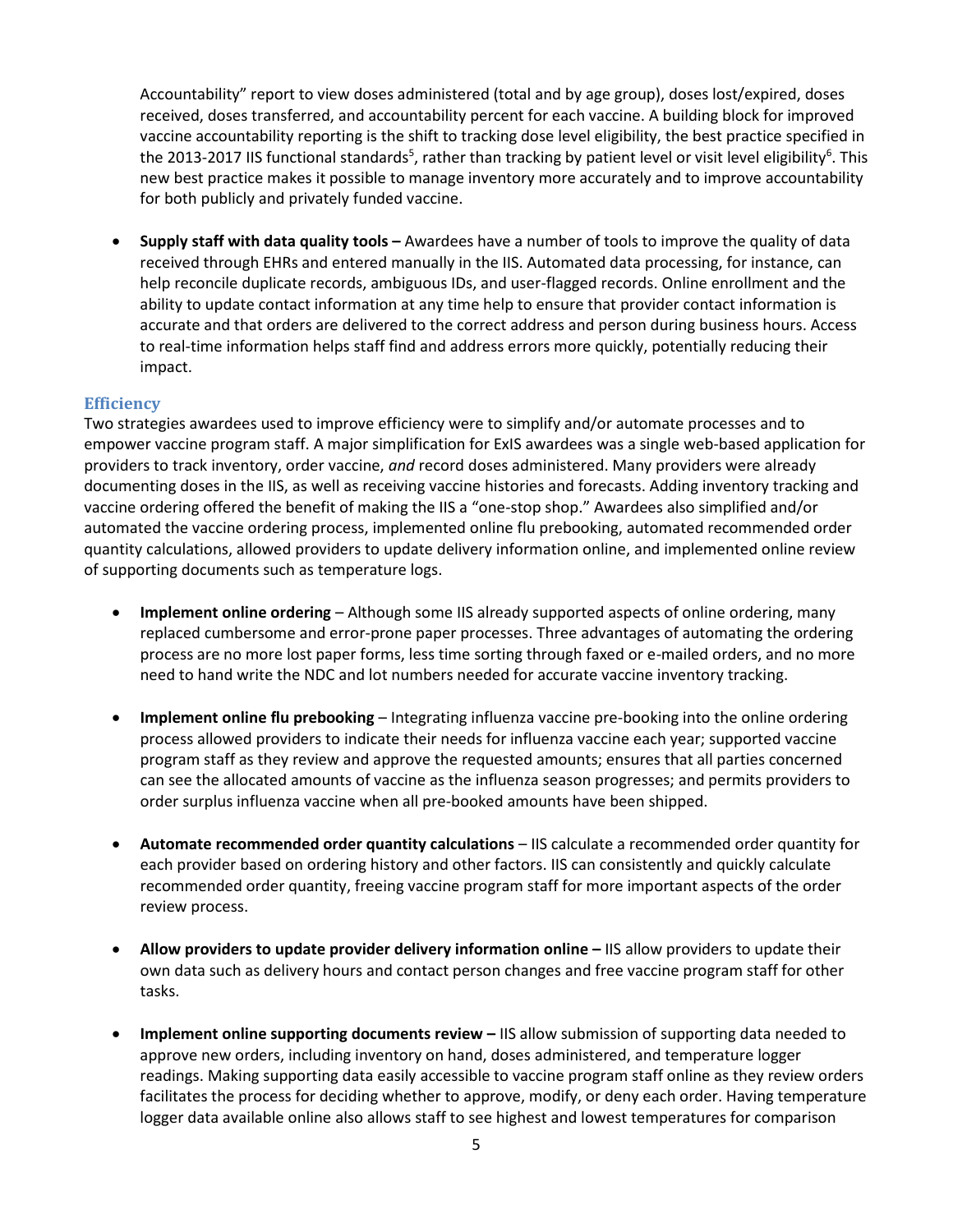with recommended values. The system automatically sends notifications to vaccine program field staff if temperatures are out of range, enabling them to take action to prevent future temperature incursions.

ExIS awardees reported that granting vaccine program staff access to a web-based application for placing and processing orders not only empowered staff, but also saved on travel to the office during normal operations and supported business continuity in case of an emergency (e.g., during the response to the 2009 H1N1 epidemic). Awardees also built functionality to allow vaccine program staff to configure IIS settings (rather than relying on technical staff to do so), organize their tasks with work lists, and create reports to monitor vaccine ordering operations.

- **Allow program staff to configure IIS settings** When vaccine program staff can configure and adjust IIS settings, changes can be made quickly and accurately without engaging technical development staff, resulting in higher quality data transmitted to VTrckS and less time spent fixing errors. Settings vaccine program staff can configure include NDCs available for ordering, provider formularies (i.e., sets of vaccines select groups of providers can order), parameters for recommended order quantity calculations, allowable provider ordering frequency, thresholds for notifications that vaccines are soon to expire, and maximum time between inventory reconciliations.
- $\bullet$ **Supply staff with work lists –** IIS can help vaccine program staff and providers organize their work. For example, an "Enrollment Work List" helps vaccine program staff track how close each provider is to completing steps for enrolling in the IIS and/or enrolling in the VFC program to receive publicly funded vaccines. An "Orders Work List" indicates the steps each provider must complete to order vaccines and shows vaccine program staff where providers are in the overall process. Sample steps in the process are verifying contact information and business hours; entering/reconciling vaccine inventory; verifying temperature logs; and submitting vaccine orders. Vaccine program staff can search for orders that were saved and not submitted and assist providers in completing orders.
- $\bullet$ **Supply staff with operations reports** – Better reporting tools help staff identify and address problems in a timely manner. Sample reports that improve efficiency include:
	- A "Daily Orders" report, which vaccine program staff use to track orders processed each day.
	- Ad hoc reporting, which allows vaccine program and support staff to create need-specific reports easily.

#### **Usability**

Awardees employed three usability strategies in their ExIS solutions: 1. ensure that users have the information they need, when they need it; 2. notify users when important events take place or when users need to take action; and 3. build in logic to prevent errors.

Awardees added information to IIS pages to help answer typical provider questions at any point in the ordering process. Beta testing with small groups of providers helped awardees fine-tune messages before widespread deployment. Helpful information added to IIS pages included:

- $\bullet$ **Provider information –** Accurate provider information helps to ensure that vaccine is delivered to the right person at the right place during business hours. Because of the importance of this information, the names of primary provider contacts, business hours, and shipping address are located in a prominent position on the ordering page and providers are able to make updates as needed.
- $\bullet$ **Inventory information –** A printable inventory page with NDCs, lot numbers, and expiration dates makes it easy for providers to document accurate inventory information quickly. Highlighting soon-to-expire vaccine on the inventory page can also help in stock rotation and prevent wastage.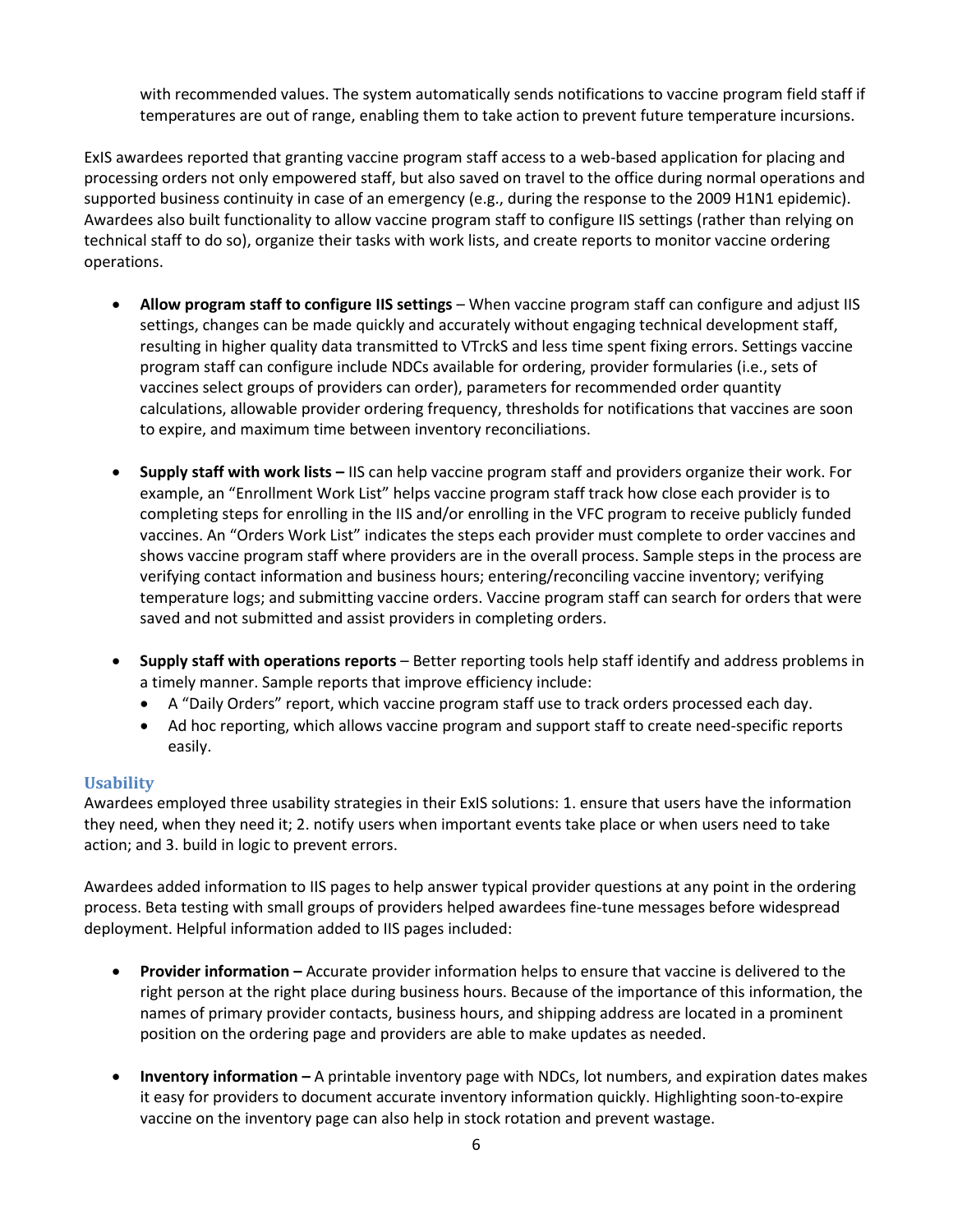- **Order information -** Vaccine, trade name, manufacturer, packaging, and NDC are displayed consistently throughout the IIS ordering module to acquaint providers with the values as they report inventory and receive shipments. Designing the online order form to include the minimum/maximum order quantity allowed, doses administered since the last order, and doses on hand (along with the associated lot numbers and expiration dates) makes it easier for providers to select the quantity they need to order and for awardee staff to approve orders. Order status, including provider and vaccine staff comments/questions, helps set provider expectations for order delivery date and prompts providers to take action if needed to keep the process moving.
- **Shipment tracking number –** When the IIS has the capability to import VTrckS shipment data, providers can access shipment tracking numbers and plan to be in the office to accept deliveries.
- **Meaningful error messages –** Meaningful error messages identify problems and help users take appropriate action. An example is an error message displayed when a provider enters an unacceptable multiple for vaccines. Helping the provider to correct the problem ensures that only quality data are entered into the system.

Awardees designed on-screen and e-mail notifications to communicate status and remind users to take appropriate action. Sample notifications include:

- **Onscreen notification at log-on of vaccines that are soon to expire** to help providers minimize possible wastage
- **Order status notifications** (e.g., order approved, order rejected, and impending deliveries) to help reduce the number of questions providers have for vaccine program staff, as well as the time providers spend answering questions about orders with issues
- **Notifications about impending shipments** sent to providers to help reduce the number of failed shipments
- **Notifications when vaccine is wasted and/or logs show out-of-range temperatures** to help avoid future wastage

Another strategy awardees took for improving usability was to present only valid choices to prevent errors from occurring. IIS employed several methods for presenting only valid choices:

- **Ordering Wizards** Wizards guide providers through the steps for ordering vaccine, including reviewing provider profile information, submitting/reconciling inventory, and ordering acceptable amounts of vaccine.
- **Formularies**  Awardees allow providers to order a subset of available vaccines, called a formulary, depending on provider characteristics. Awardees have a variety of methods for determining the number of formularies within the IIS, including having one formulary for local health departments and another for private providers.
- **Constraints on values entered** Valid values for NDCs, lot numbers, and expiration dates are available to the IIS from the VTrckS shipment data export and, for some awardees, shipment data from thirdparty vendors or wholesalers. IIS can use these data to restrict selection or entry to valid choices only.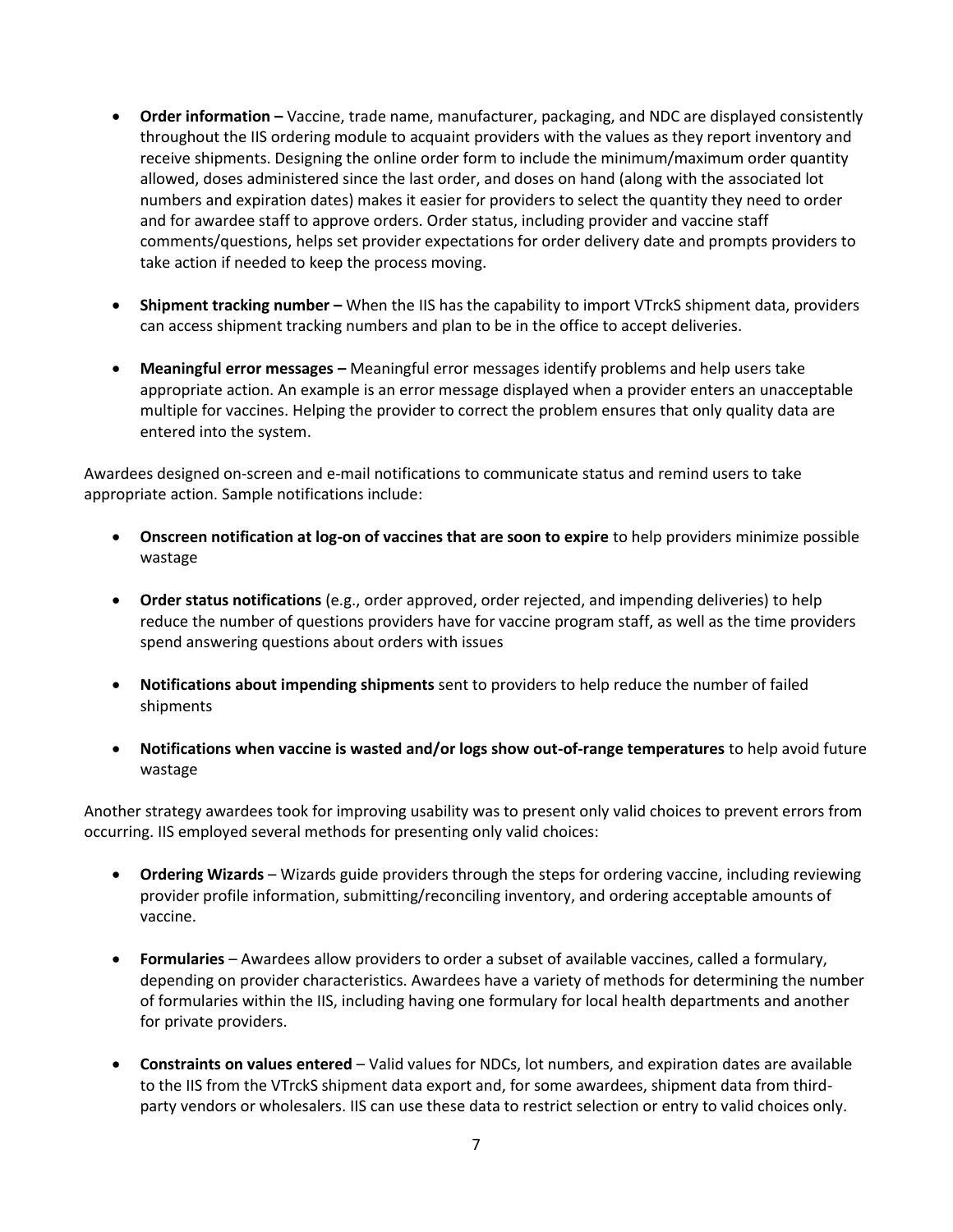**Map user-entered values to acceptable values** – Map information users enter to likely correct answers. An example is a mapping of NDCs on vaccine vials with NDCs on the secondary packages. VTrckS tracks NDCs on the secondary packaging and sends them in the Federal Vaccines List and in shipment data. Providers administering vaccine and counting individual doses in a refrigerator might enter the NDC on the vial.

### **Successes Reported**

ExIS awardees demonstrated the ability to extend the federal vaccine ordering and inventory tracking system by building on existing systems already accessed by providers that administer vaccines in their jurisdictions. In the process, awardees built tools for improved vaccine accountability and reported decreased vaccine order processing time and increased provider satisfaction. These initial indicators are especially important for sustaining a vaccine distribution system that relies on participation and support from the nearly 40,000 VFC providers that administer vaccines and document those vaccines in IIS. Table 2 highlights reported benefits for providers. While not analyzed in this paper, there may be associated cost savings for any of the reported benefits.

### **Table 2. Benefits Realized by Providers, as Reported by Awardees.**

| <b>Decreased Vaccine Order Processing Time</b>                                                                                                                                                               |  |  |  |  |  |  |
|--------------------------------------------------------------------------------------------------------------------------------------------------------------------------------------------------------------|--|--|--|--|--|--|
| The time for providers to place an order dropped from 30-40 minutes to 15-20 minutes. (P)                                                                                                                    |  |  |  |  |  |  |
| <b>Improved Tools for Vaccine Accountability</b>                                                                                                                                                             |  |  |  |  |  |  |
| Verification of provider shipping information for every order ensures that vaccine is delivered to the<br>$\bullet$<br>correct address and the appropriate person during business hours. (P, S)              |  |  |  |  |  |  |
| Notifications of impending shipments sent to providers have decreased failed shipments. (L)<br>$\bullet$                                                                                                     |  |  |  |  |  |  |
| Data quality increases when providers no longer have to hand write order and inventory information,<br>$\bullet$<br>including NDCs, lot numbers, and expiration dates. (R, S, T)                             |  |  |  |  |  |  |
| Online ordering streamlines the process of collecting lot numbers; by the time providers complete two<br>$\bullet$<br>or three monthly ordering cycles, the accuracy of lot numbers improves in the IIS. (F) |  |  |  |  |  |  |
| Functionality for tracking and transferring vaccine to where it is needed reduced influenza vaccine<br>$\bullet$<br>wastage. (P)                                                                             |  |  |  |  |  |  |
| Inventory decrementing based on data from EHR further increases accountability. (C, F, J, L, M, U, V, W,<br>$\bullet$<br>X)                                                                                  |  |  |  |  |  |  |
| Improved inventory reports and notifications result in less chance for vaccine to expire before it is<br>$\bullet$<br>administered. (F, L)                                                                   |  |  |  |  |  |  |
| Providers must verify online that temperatures of shipped vaccine are within acceptable ranges before<br>$\bullet$<br>accepting it as inventory on hand. (P)                                                 |  |  |  |  |  |  |
| <b>Increased Satisfaction</b>                                                                                                                                                                                |  |  |  |  |  |  |
| <b>Provider Satisfaction</b>                                                                                                                                                                                 |  |  |  |  |  |  |
| Vaccine ordering has been a "carrot" in encouraging additional clinics to participate in the IIS and<br>keeping them in the program. (H)                                                                     |  |  |  |  |  |  |
| Improvements to online ordering resulted in an increase from 50% to 75-80% of providers ordering<br>$\bullet$<br>online. (L)                                                                                 |  |  |  |  |  |  |
| Private providers have been very receptive, with approximately 60-70% ordering vaccine online. (H)<br>$\bullet$                                                                                              |  |  |  |  |  |  |
| One provider commented (B):<br>$\bullet$                                                                                                                                                                     |  |  |  |  |  |  |
| "I am pleasantly surprised that the [ordering system] is an improvement over the previous monthly<br>'fill out the paper form and fax to DOH' system which recently had become quite burdensome, so          |  |  |  |  |  |  |
| much so that I was questioning my continued participation in the VFC program."                                                                                                                               |  |  |  |  |  |  |
| <b>Specific Aspects Providers Appreciate</b>                                                                                                                                                                 |  |  |  |  |  |  |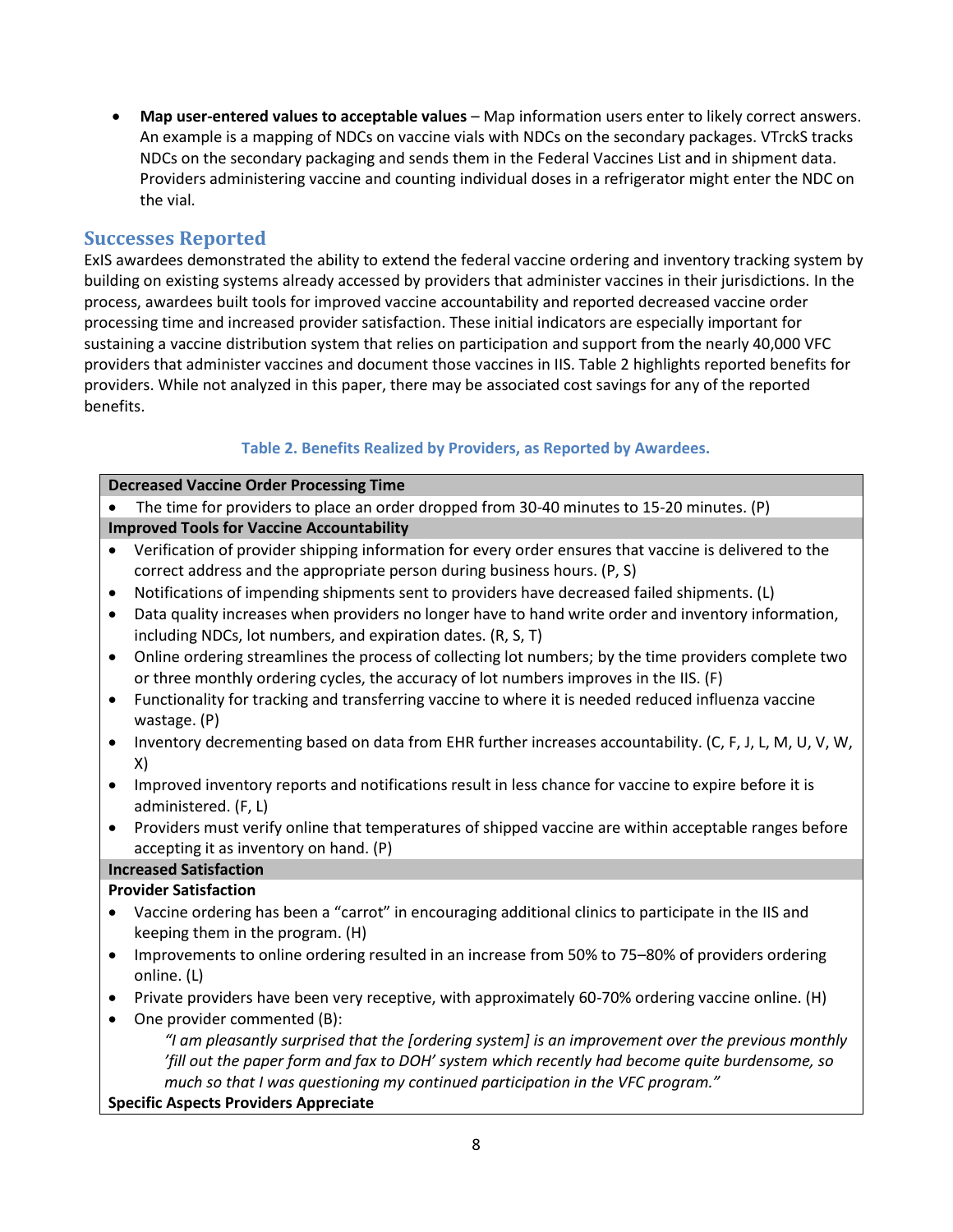- $\bullet$ Providers "are ecstatic" that the system was designed with a focus on accountability and usability. (P)
- $\bullet$ Providers look forward to the new changes and are glad they have moved away from the paper process, which they say was not user-friendly. (R)
- $\bullet$ Elimination of paper forms means no more lost paper forms. (B)
- $\bullet$ Providers appreciate not having to enter state-supplied inventory into the IIS by hand. (M)
- $\bullet$ Providers appreciate that they can see the status of their orders and the amounts of vaccines ordered. (B, K)
- $\bullet$ Most providers rely on the system, even with limited training. (A)
- $\bullet$ Providers indicate that the new ordering tool interface is easy to use; vaccine program staff are receiving fewer questions from providers. (H)

Awardees reported only the benefits they observed and may not have reported improvements in all three areas: accountability, efficiency, and provider satisfaction. No awardee reported that changes to their IIS for this project resulted in less accountability, decreased efficiency, and lower provider satisfaction. Although specific awardees are not identified in this section, Table 3 indicates the interfaces implemented by each awardee referenced. Benefits reported by awardees for vaccine program staff and providers are summarized in this section.

| ID           | Provider<br><b>Master Data</b> | Inventory<br>Data | Returns | Wastage            | <b>Order Data</b> | Shipment<br>Data   | Federal<br><b>Vaccines</b> |
|--------------|--------------------------------|-------------------|---------|--------------------|-------------------|--------------------|----------------------------|
|              |                                |                   |         |                    |                   |                    | List*                      |
| Α            | X                              | X                 | X       |                    | X                 |                    | X                          |
| B            | X                              | X                 |         |                    | X                 | X                  | X                          |
| $\mathsf C$  | X                              | X                 |         |                    | Χ                 | X                  |                            |
| D            | X                              | X                 |         |                    | X                 |                    |                            |
| E            | $\pmb{\mathsf{X}}$             | Χ                 |         |                    | X                 | X                  |                            |
| F            | X                              | X                 |         |                    | X                 | X                  |                            |
| G            | X                              | X                 |         |                    | X                 | $\pmb{\mathsf{X}}$ | X                          |
| H            | X                              | X                 |         |                    | X                 | X                  | X                          |
| $\mathbf{I}$ | X                              | X                 | X       | X                  | X                 | $\pmb{\mathsf{X}}$ | X                          |
| J            |                                | X                 |         |                    | X                 | X                  |                            |
| К            | X                              | X                 | X       | $\pmb{\mathsf{X}}$ | X                 | X                  |                            |
| L            | $\pmb{\mathsf{X}}$             | X                 |         |                    | Χ                 | X                  |                            |
| M            | X                              | X                 |         |                    | X                 | X                  |                            |
| N            | X                              | X                 |         |                    | X                 | X                  |                            |
| P            | X                              | X                 |         |                    | X                 | X                  |                            |
| Q            | X                              | X                 |         |                    | X                 |                    |                            |
| ${\sf R}$    |                                | X                 |         |                    | X                 |                    |                            |
| S            | X                              | X                 |         |                    | X                 | X                  |                            |
| T            |                                |                   |         |                    |                   |                    |                            |
| U            |                                | X                 |         |                    | X                 | Χ                  |                            |
| V            | X                              | X                 |         |                    | X                 | X                  |                            |
| W            |                                | X                 |         |                    | X                 |                    | $\pmb{\mathsf{X}}$         |
| X            | X                              | Χ                 |         |                    | X                 | X                  | X                          |

**Table 3. Interfaces Implemented by PPHF Awardees Referenced in this Paper.** 

\* Awardees indicated receive e-mail notifications of changes in the Federal Vaccines List. Awardees not indicated use other methods for obtaining this information

**Improved tools for vaccine accountability** – Awardee N observed that "online ordering makes providers true VFC partners." This partnership is built, in part, on having better tools for vaccine accountability. When VTrckS shipment data are imported into the IIS, the IIS can send providers notifications of impending shipments;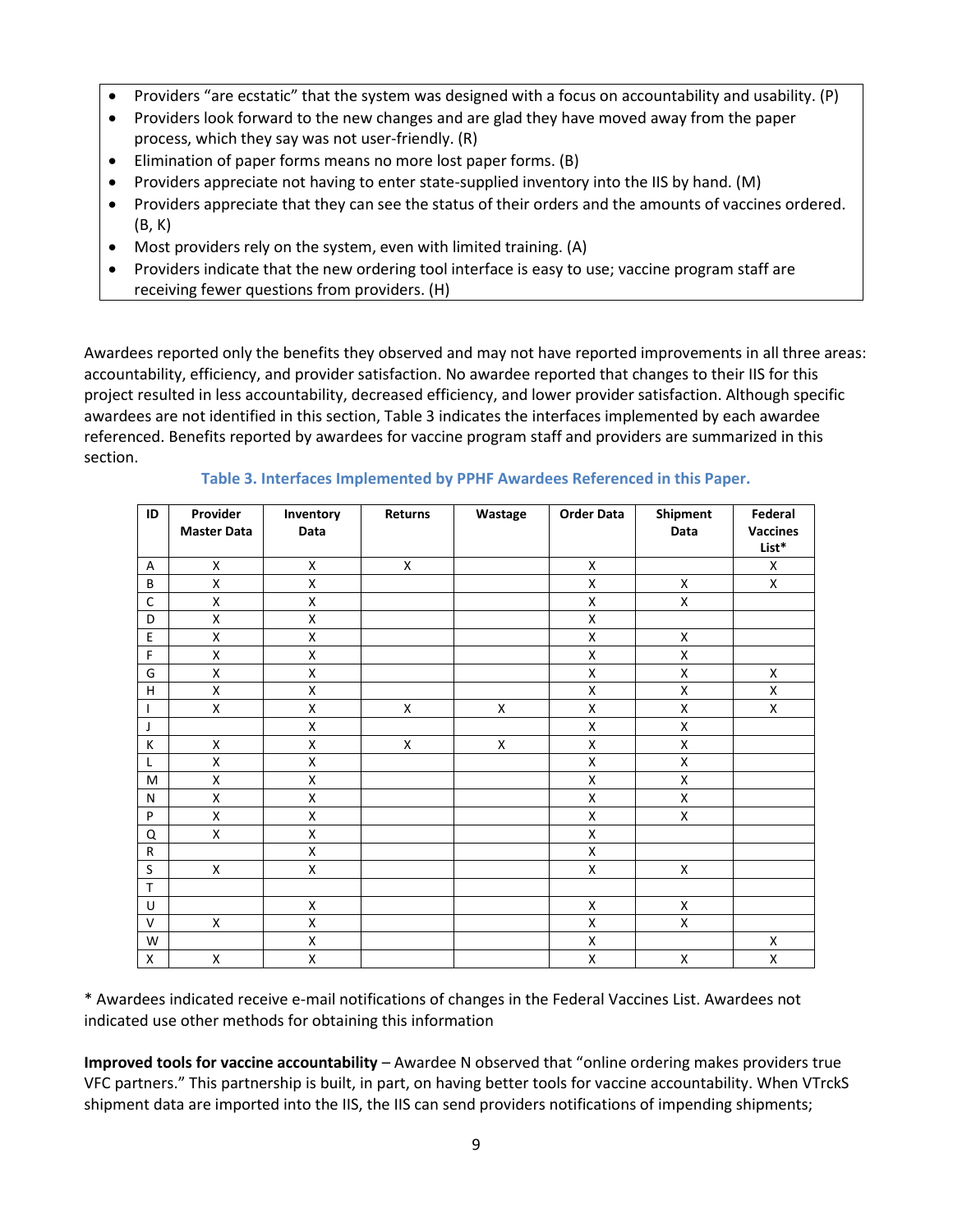providers can track shipment deliveries online; and providers can verify shipments when they arrive without having to retype NDCs, lot numbers, and expiration dates. Awardee L observed that notifications of impending shipments led to a decrease in failed shipments. Awardee F stated that online ordering streamlined the process of collecting lot numbers; by the time providers complete two or three monthly ordering cycles, the accuracy of lot numbers has improved in the IIS. Functionality for tracking and transferring vaccine to where it is needed reduced influenza vaccine wastage for awardee P. Decrementing inventory based on doses administered data from EHR is another tool for improving accountability used by a number of IIS inventory management components. Providers that have this capability reconcile the vaccines on hand with the information in the IIS, further increasing the level of accountability. Finally, awardees that require providers to verify online that temperatures of shipped vaccine are within acceptable ranges help to ensure that only viable vaccine is tracked as inventory on hand.

**Decreased vaccine order processing time –** Both vaccine program staff and providers benefit from decreased vaccine order processing time. Awardee K reported that vaccine program staff save 21 hours weekly – 20 hours because providers now enter orders in the IIS instead of submitting paper forms and an additional hour because the IIS calculates suggested order minimum and maximum, which staff previously calculated by hand. Awardee D estimated a savings of 10 hours per week because vaccine program staff now change settings for IIS functions that previously required technical development staff assistance. Awardees A and B said that vaccine program staff now spend less time communicating order status because providers are able to check order status online. Another benefit for providers in some jurisdictions is reduced ordering time. Awardee P estimated that the time for providers to place an order was reduced from 30-40 minutes to 15-20 minutes per order.

**Increased provider satisfaction** – Providers have acknowledged the improvements in the process of ordering vaccine and are responding positively, with increases in the numbers of providers ordering online and increased satisfaction of the providers already ordering online. Awardee H noted that online vaccine ordering has been a "carrot" in encouraging additional providers to participate in the IIS and in retaining providers in the program. Several awardees reported increases in the number of providers participating in the IIS. Awardee L, for instance, stated that the percent of providers ordering vaccine through the IIS increased after online ordering enhancements were made, from 50% to 75–80%. Awardees have received positive feedback on their approach to emphasize accountability and usability when implementing and/or improving the IIS ordering capabilities. Specific aspects of the online ordering component that providers especially favor include the move away from a paper ordering process; not having to enter state-supplied inventory by hand into the IIS; and the ability to see order status and approved amounts of vaccine ordered. Focus on usability has enabled providers to use the system with limited training and has reduced the number of questions providers have for vaccine program staff.

## **Recommendations**

Awardees reported improved accountability and efficiency in the vaccine distribution process, resulting in time savings for providers and vaccine program staff as well as increased user satisfaction. Looking ahead, there are more improvements that can be made to IIS and a number of opportunities as well. An evaluation plan for determining the most impactful improvements will guide further investment in improved vaccine ordering and inventory tracking features.

In the near term, awardees would benefit from focusing on:

- $\bullet$ Implementing the VTrckS inventory and orders interfaces and any other interfaces they plan to use. Reaching this important milestone will mean that all ExIS awardees have achieved baseline functionality and will be ready for new interfaces when they become available.
- Adopting accountability, efficiency, and usability strategies identified in this report as they build new interfaces and enhance existing ones, as well as exploring improvements based on feedback from vaccine program staff, providers, and other awardees.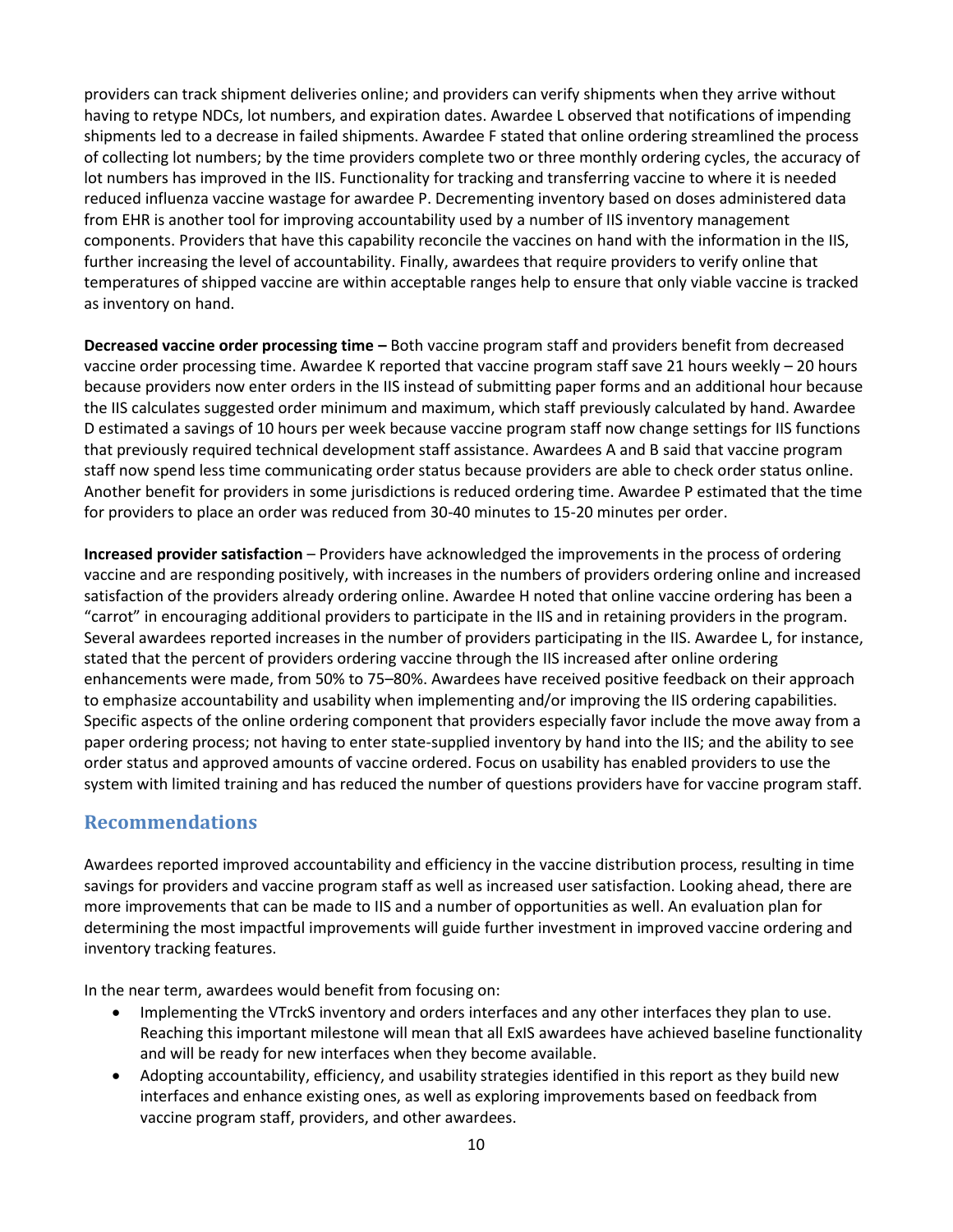Importing VTrckS shipment data into the IIS, potentially increasing accountability, efficiency, and usability. When VTrckS shipment data are imported into the IIS, the IIS can send providers notifications of impending shipments; providers can track shipment deliveries online; and providers can verify shipments when they arrive and populate their online inventory without having to retype NDCs, lot numbers, and expiration dates.

As VTrckS evolves, there will be more opportunities to leverage IIS to support vaccine ordering and inventory tracking. Three areas of special interest are new interfaces, automated data exchange between the IIS and VTrckS, and barcode technology:

- CDC recently developed returns and wastage upload interfaces. Based on a survey conducted in January 2014, at least 39 awardees have plans to implement these interfaces. Depending on CDC policies, additional interfaces could also be developed.
- Automated near-real-time data exchange between IIS and VTrckS would eliminate or reduce the need for manual file upload and download. In the meantime, generating inventory and order files for manual upload to VTrckS has enabled awardees to collect and export the needed data. When VTrckS has defined protocols for automated data exchange, awardees will need to embark on another development effort to comply.
- Advances in two-dimensional (2D) barcode technologies<sup>7,8</sup> have allowed for rapid, accurate, and automatic capture of vaccine NDC, lot number, and expiration date by a handheld imaging device or scanner, as well as the ability to populate fields in IIS and EHR with these data. As more vaccines are encoded with 2D barcodes, awardees and providers can continue to improve efficiency by scanning vaccines delivered to their offices and by scanning vaccine inventory on hand. IIS and the related workflows will need to evolve to take advantage of this technology in support of vaccine ordering and inventory tracking.

### **Limitations**

These interfaces and functions will continue to evolve, and there is a significant need for support to ensure that every IIS has the flexibility needed to take advantage of evolution in both IIS and in VTrckS. This project did not assess how well positioned awardees' IIS are to accommodate future changes to vaccine program operations and policies (e.g., provider enrollment process) or the financial impact of such changes. Future projects should address these aspects.

Self-reported data on impact have not been verified and are not representative of all awardees. As a result there is a continued need to gather feedback, input, and lessons learned from the broader community of awardees as they implement these interfaces. Future evaluations should gather data from all stakeholders engaged in this work.

### **Conclusions**

PPHF resources enabled awardees to make progress toward improving the accountability, efficiency, and usability of the vaccine distribution process. The transition to VTrckS has been a significant accomplishment and an impetus for vaccine program staff to work closely with IIS staff on a shared endeavor. Nonetheless, ExIS awardees face a number of challenges that will require vaccine program staff and IIS staff to strengthen and solidify their collaboration, including the following:

 Until automated data exchange between IIS and VTrckS becomes a reality, the process of synchronizing the IIS with VTrckS is manual and susceptible to human error. Ensuring the creation and implementation of data quality protocols and procedures will be essential for protecting the quality of the data and the integrity of the interface.